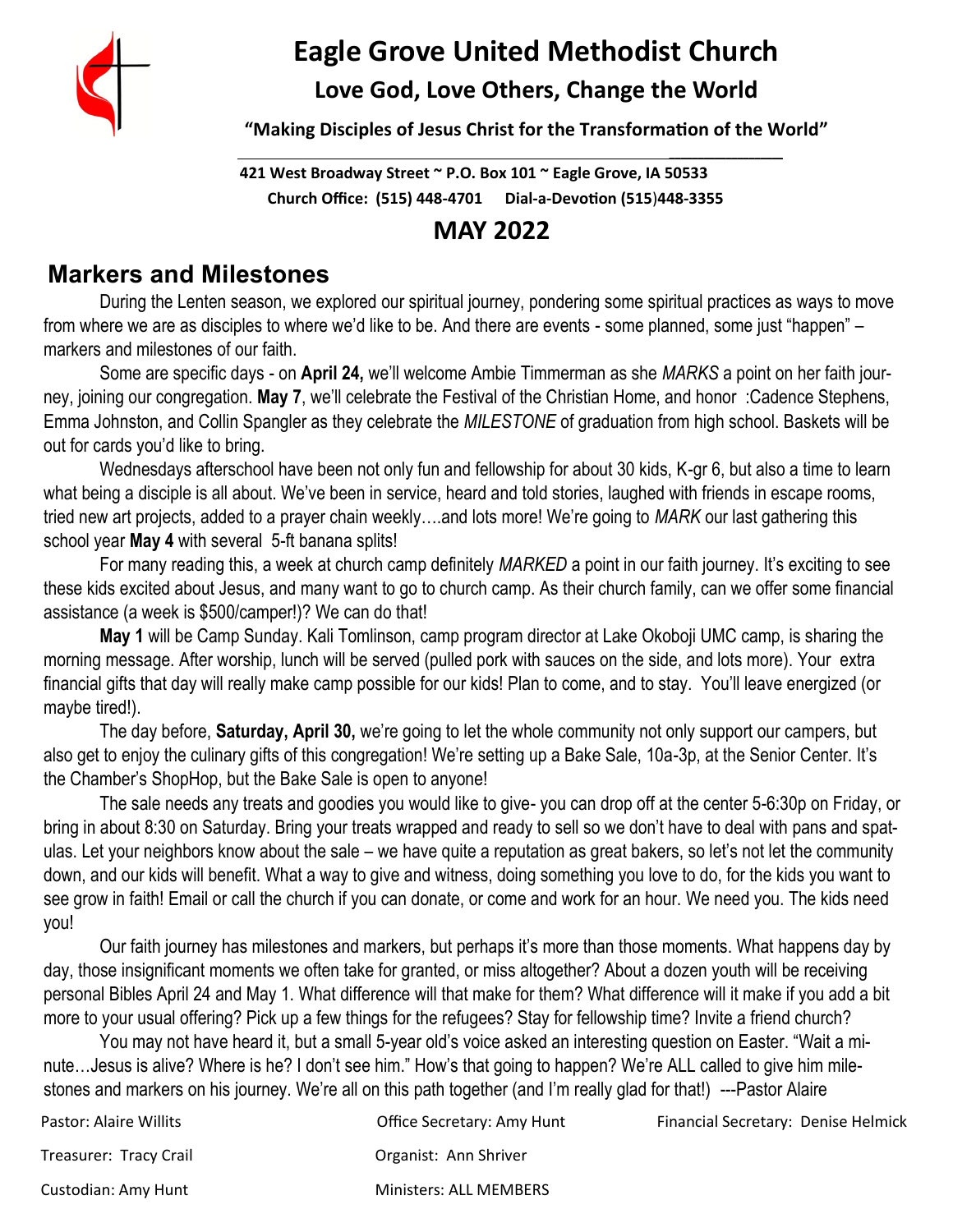Prayer Garden update: Phase 1 – the sidewalk was poured last fall Phase 2 – the structure and benches are set. Phase 3 – planting plan is "in process" Questions? See Melody.





 We have discovered a way to be hands-on giving assistance to those who are living with or fleeing from the war in Ukraine. New socks and undies for women and children, as well as nearly-new, freshly-laundered basic clothing, including for infant and toddlers is being collected through MAY 1 here at church. Then we'll pack our gifts, and get them to those in need, via an agency in Chicago that's covering shipping. Bring your donations in the needs are infinite! Thank you.

### Church World Service Blankets

Our early Lenten mission giving has been enough to purchase over 100 of the \$10 blankets. THANKS!

Thanks to:

Nicole Nicoletti for sharing her talents and creating our Lenten and Easter artwork.

Wednesday afterschool volunteers – Yalonda Amonson, Angie Anderson, Nicole Nicoletti, Carol Porter, Donna Chambers, and Amanda Poncin. Great job!

StoryWalk help – Ambie Timmerman; Dave Poncin, Kris Ralston Ron Bliss; Alana, Adalie, and Jevan Alt, Tracy Crail, Denise Helmick, Pay Manues, Daphne Willwerth, Melody Amonson, and Cheryl Jacobsen. Warm hearts on a cold day.







**The weekly Sunday sermon is now available by phone– just call 515-212-2802. The newest** 



**one will be up by about 7am on Sundays (before actual worship!), and remain all week. The phone number for access will always be the same.**

## **Dial-a-Devotion Tuesdays**

May 3—Marilyn Sill

May 10—Joe Stein

May 17—Bev McVicker

May 24—Paul Wilde

May 31– Sharon Seibert